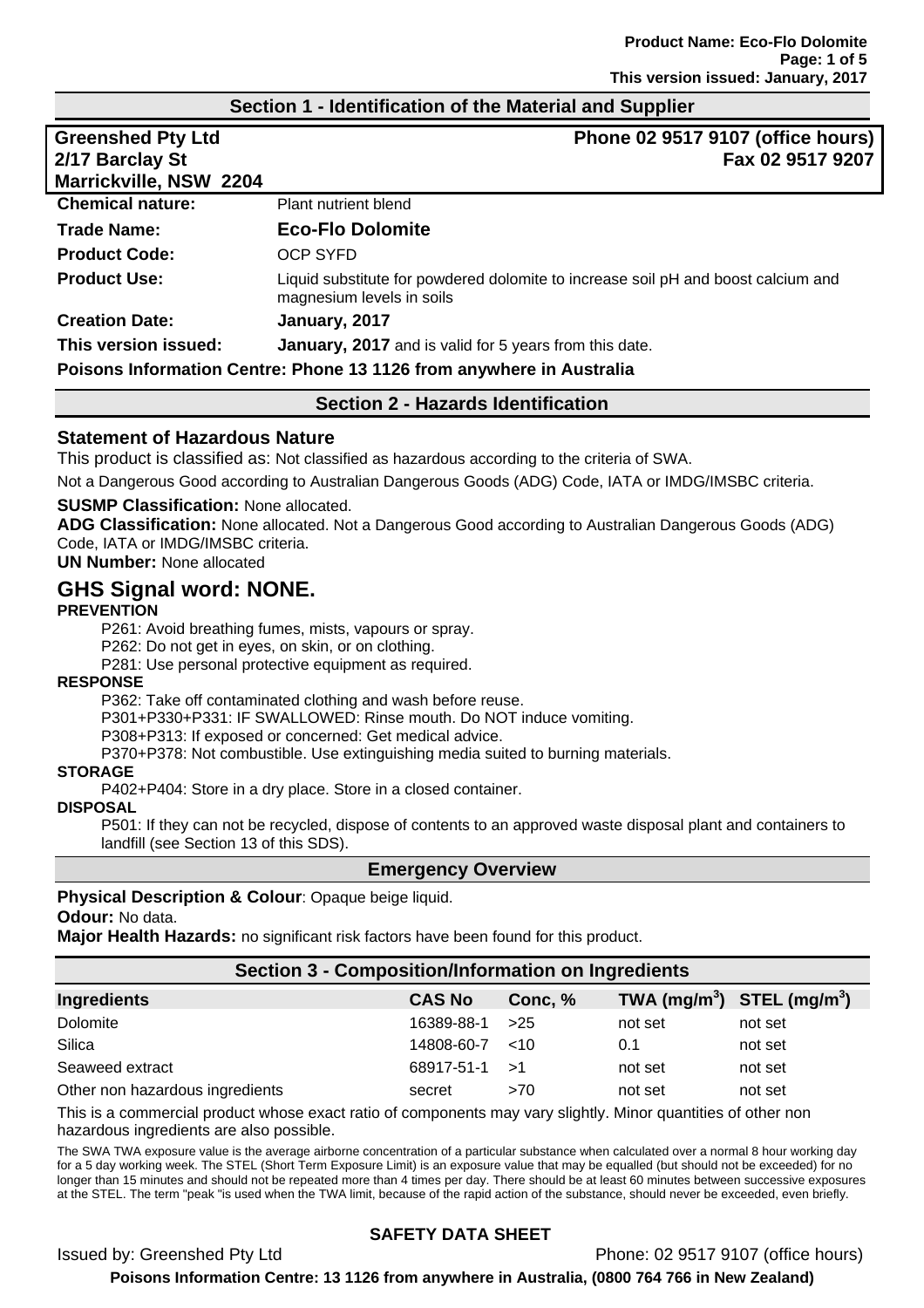#### **Section 4 - First Aid Measures**

#### **General Information:**

You should call The Poisons Information Centre if you feel that you may have been poisoned, burned or irritated by this product. The number is 13 1126 from anywhere in Australia (0800 764 766 in New Zealand) and is available at all times. Have this SDS with you when you call.

**Inhalation:** No first aid measures normally required. However, if inhalation has occurred, and irritation has developed, remove to fresh air and observe until recovered. If irritation becomes painful or persists more than about 30 minutes, seek medical advice.

**Skin Contact:** Irritation is unlikely. However, if irritation does occur, flush with lukewarm, gently flowing water for 5 minutes or until chemical is removed.

**Eye Contact:** No effects expected. If irritation does occur, flush contaminated eye(s) with lukewarm, gently flowing water for 5 minutes or until the product is removed. Obtain medical advice if irritation becomes painful or lasts more than a few minutes. Take special care if exposed person is wearing contact lenses.

**Ingestion:** If product is swallowed or gets in mouth, do NOT induce vomiting; wash mouth with water and give some water to drink. If symptoms develop, or if in doubt contact a Poisons Information Centre or a doctor.

## **Section 5 - Fire Fighting Measures**

**Fire and Explosion Hazards**: The major hazard in fires is usually inhalation of heated and toxic or oxygen deficient (or both), fire gases. There is no risk of an explosion from this product under normal circumstances if it is involved in a fire.

Fire decomposition products from this product may be toxic if inhaled. Take appropriate protective measures.

**Extinguishing Media:** Not combustible. Use extinguishing media suited to burning materials. **Fire Fighting:** If a significant quantity of this product is involved in a fire, call the fire brigade.

|                                  | $\bullet$ $\cdot$<br>$\bullet$ $\bullet$                                                                      |
|----------------------------------|---------------------------------------------------------------------------------------------------------------|
| <b>Flammability Class:</b>       | No data.                                                                                                      |
| <b>Autoignition temperature:</b> | No data.                                                                                                      |
| <b>Lower Flammability Limit:</b> | No data.                                                                                                      |
| <b>Upper Flammability Limit:</b> | No data.                                                                                                      |
| Flash point:                     | Not flammable.                                                                                                |
|                                  | <b>Fire Fighting:</b> If a significant quantity of this product is involved in a life, call the fire bridade. |

#### **Section 6 - Accidental Release Measures**

**Accidental release:** Minor spills do not normally need any special cleanup measures. In the event of a major spill, prevent spillage from entering drains or water courses. As a minimum, wear overalls, goggles and gloves. No special recommendations for clothing materials. Eye/face protective equipment should comprise, as a minimum, protective glasses and, preferably, goggles. If there is a significant chance that vapours or mists are likely to build up in the cleanup area, we recommend that you use a respirator. Usually, no respirator is necessary when using this product. However, if you have any doubts consult the Australian Standard mentioned below (section 8). Otherwise, not normally necessary.

Stop leak if safe to do so, and contain spill. Absorb onto sand, vermiculite or other suitable absorbent material. If spill is too large or if absorbent material is not available, try to create a dike to stop material spreading or going into drains or waterways. Sweep up and shovel or collect recoverable product into labelled containers for recycling or salvage, and dispose of promptly. Recycle containers wherever possible after careful cleaning. After spills, wash area preventing runoff from entering drains. If a significant quantity of material enters drains, advise emergency services. This material may be suitable for approved landfill. Ensure legality of disposal by consulting regulations prior to disposal. Thoroughly launder protective clothing before storage or re-use. Advise laundry of nature of contamination when sending contaminated clothing to laundry.

# **Section 7 - Handling and Storage**

**Handling:** Keep exposure to this product to a minimum, and minimise the quantities kept in work areas. Check Section 8 of this SDS for details of personal protective measures, and make sure that those measures are followed. The measures detailed below under "Storage" should be followed during handling in order to minimise risks to persons using the product in the workplace.

**Storage:** Some liquid preparations settle or separate on standing and may require stirring before use. Check packaging - there may be further storage instructions on the label.

## **Section 8 - Exposure Controls and Personal Protection**

The following Australian Standards will provide general advice regarding safety clothing and equipment:

Respiratory equipment: **AS/NZS 1715**, Protective Gloves: **AS 2161**, Occupational Protective Clothing: AS/NZS 4501 set 2008, Industrial Eye Protection: **AS1336** and **AS/NZS 1337**, Occupational Protective Footwear: **AS/NZS2210**.

#### **SAFETY DATA SHEET**

Issued by: Greenshed Pty Ltd Phone: 02 9517 9107 (office hours)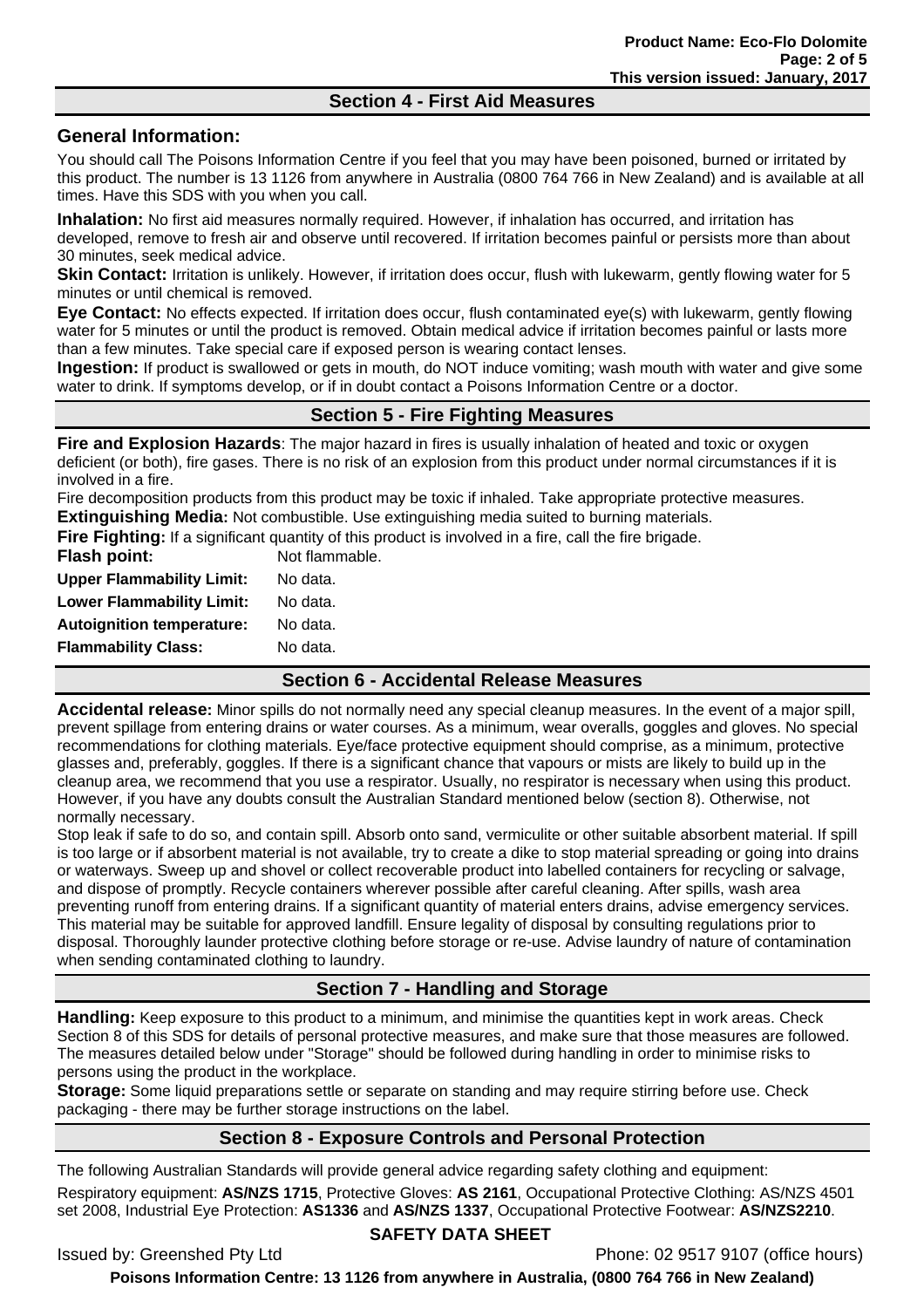#### **SWA Exposure Limits TWA (mg/m<sup>3</sup>**

Silica 0.1 not set

No special equipment is usually needed when occasionally handling small quantities. The following instructions are for bulk handling or where regular exposure in an occupational setting occurs without proper containment systems. **Ventilation:** This product should only be used where there is ventilation that is adequate to keep exposure below the TWA levels. If necessary, use a fan.

**Eye Protection:** Eye protection is not normally necessary when this product is being used. However, if in doubt, wear suitable protective glasses or goggles.

**Skin Protection:** The information at hand indicates that this product is not harmful and that normally no special skin protection is necessary. However, we suggest that you routinely avoid contact with all chemical products and that you wear suitable gloves (preferably elbow-length) when skin contact is likely.

**Protective Material Types:** There is no specific recommendation for any particular protective material type. **Respirator:** Usually, no respirator is necessary when using this product. However, if you have any doubts consult the Australian Standard mentioned above. Otherwise, not normally necessary.

#### **Section 9 - Physical and Chemical Properties:**

| <b>Physical Description &amp; colour:</b> | Opaque beige liquid.                             |
|-------------------------------------------|--------------------------------------------------|
| Odour:                                    | No data.                                         |
| <b>Boiling Point:</b>                     | Not available.                                   |
| <b>Freezing/Melting Point:</b>            | No specific data. Liquid at normal temperatures. |
| Volatiles:                                | No data.                                         |
| <b>Vapour Pressure:</b>                   | No data.                                         |
| <b>Vapour Density:</b>                    | No data.                                         |
| <b>Specific Gravity:</b>                  | 1.6                                              |
| <b>Water Solubility:</b>                  | No data.                                         |
| pH:                                       | No data.                                         |
| <b>Volatility:</b>                        | No data.                                         |
| <b>Odour Threshold:</b>                   | No data.                                         |
| <b>Evaporation Rate:</b>                  | No data.                                         |
| <b>Coeff Oil/water Distribution:</b>      | No data                                          |
| <b>Autoignition temp:</b>                 | No data.                                         |

## **Section 10 - Stability and Reactivity**

**Reactivity:** This product is unlikely to react or decompose under normal storage conditions. However, if you have any doubts, contact the supplier for advice on shelf life properties.

**Conditions to Avoid:** None known.

**Incompatibilities:** No particular Incompatibilities.

**Fire Decomposition:** Combustion forms carbon dioxide, and if incomplete, carbon monoxide and possibly smoke. Water is also formed. Silicon compounds. Carbon monoxide poisoning produces headache, weakness, nausea, dizziness, confusion, dimness of vision, disturbance of judgment, and unconsciousness followed by coma and death. **Polymerisation:** Polymerisation reactions are unlikely; they are not expected to occur.

## **Section 11 - Toxicological Information**

# **Local Effects:**

**Target Organs:** There is no data to hand indicating any particular target organs.

## **Classification of Hazardous Ingredients**

No ingredient mentioned in the HSIS Database is present in this product at hazardous concentrations.

## **Potential Health Effects**

#### **Inhalation:**

**Short Term Exposure:** Available data indicates that this product is not harmful. However product may be mildly irritating, although unlikely to cause anything more than mild transient discomfort.

**Long Term Exposure:** No data for health effects associated with long term inhalation.

## **SAFETY DATA SHEET**

Issued by: Greenshed Pty Ltd Phone: 02 9517 9107 (office hours)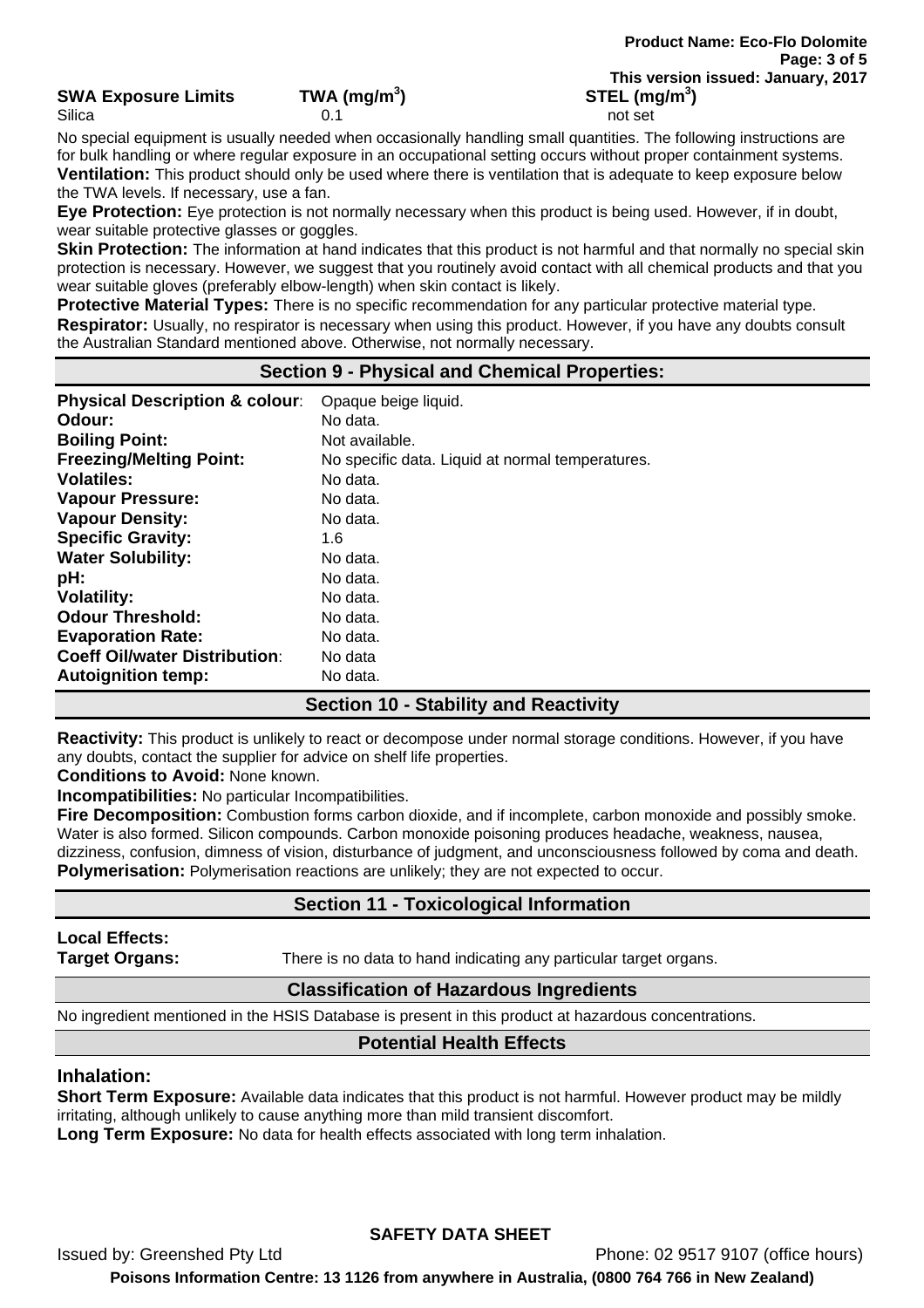## **Skin Contact:**

**Short Term Exposure:** Available data indicates that this product is not harmful. It should present no hazards in normal use. However product may be mildly irritating, but is unlikely to cause anything more than mild discomfort which should disappear once contact ceases.

**Long Term Exposure:** No data for health effects associated with long term skin exposure.

## **Eye Contact:**

**Short Term Exposure:** This product may be mildly irritating to eyes, but is unlikely to cause anything more than mild discomfort which should disappear once product is removed.

**Long Term Exposure:** No data for health effects associated with long term eve exposure.

#### **Ingestion:**

**Short Term Exposure:** Significant oral exposure is considered to be unlikely. However, this product may be irritating to mucous membranes but is unlikely to cause anything more than transient discomfort.

**Long Term Exposure:** No data for health effects associated with long term ingestion.

#### **Carcinogen Status:**

**SWA:** No significant ingredient is classified as carcinogenic by SWA.

**NTP:** Silica is classified by NTP as reasonably anticipated to be carcinogenic to humans.

See the NTP website for further details. A web address has not been provided as addresses frequently change. **IARC:** Silica is classed 1 by IARC - carcinogenic to humans.

See the IARC website for further details. A web address has not been provided as addresses frequently change.

## **Section 12 - Ecological Information**

Insufficient data to be sure of status.

#### **Section 13 - Disposal Considerations**

**Disposal:** This product may be recycled if unused, or if it has not been contaminated so as to make it unsuitable for its intended use. If it has been contaminated, it may be possible to reclaim the product by filtration, distillation or some other means. If neither of these options is suitable in-house, consider controlled incineration, or contact a specialist waste disposal company.

## **Section 14 - Transport Information**

**UN Number:** This product is not classified as a Dangerous Good by ADG, IATA or IMDG/IMSBC criteria. No special transport conditions are necessary unless required by other regulations.

#### **Section 15 - Regulatory Information**

**AICS:** All of the significant ingredients in this formulation are compliant with NICNAS regulations.

## **Section 16 - Other Information**

#### **This SDS contains only safety-related information. For other data see product literature. Acronyms:**  ADG Code Australian Code for the Transport of Dangerous Goods by Road and Rail (7<sup>th</sup> edition) AICS **AUSE AUSTS** Australian Inventory of Chemical Substances **SWA Safe Work Australia, formerly ASCC and NOHSC**<br> **CAS number Chemical Abstracts Service Registry Number Chemical Abstracts Service Registry Number Hazchem Code** Emergency action code of numbers and letters that provide information to emergency services especially firefighters **IARC** International Agency for Research on Cancer **NOS** Not otherwise specified **NTP** National Toxicology Program (USA) **R-Phrase** Risk Phrase **SUSMP** Standard for the Uniform Scheduling of Medicines & Poisons **UN Number** United Nations Number THIS SDS SUMMARISES OUR BEST KNOWLEDGE OF THE HEALTH AND SAFETY HAZARD INFORMATION OF THE PRODUCT AND HOW TO SAFELY HANDLE AND USE THE PRODUCT IN THE WORKPLACE. EACH USER MUST REVIEW THIS SDS IN THE CONTEXT OF HOW THE PRODUCT WILL BE HANDLED AND USED IN THE WORKPLACE. IF CLARIFICATION OR FURTHER INFORMATION IS NEEDED TO ENSURE THAT AN APPROPRIATE RISK ASSESSMENT CAN BE MADE, THE USER SHOULD CONTACT THIS COMPANY SO WE CAN ATTEMPT TO OBTAIN ADDITIONAL INFORMATION FROM OUR SUPPLIERS OUR RESPONSIBILITY FOR PRODUCTS SOLD IS SUBJECT TO OUR STANDARD TERMS AND CONDITIONS, A COPY OF WHICH IS SENT

TO OUR CUSTOMERS AND IS ALSO AVAILABLE ON REQUEST.

## **SAFETY DATA SHEET**

Issued by: Greenshed Pty Ltd Phone: 02 9517 9107 (office hours)